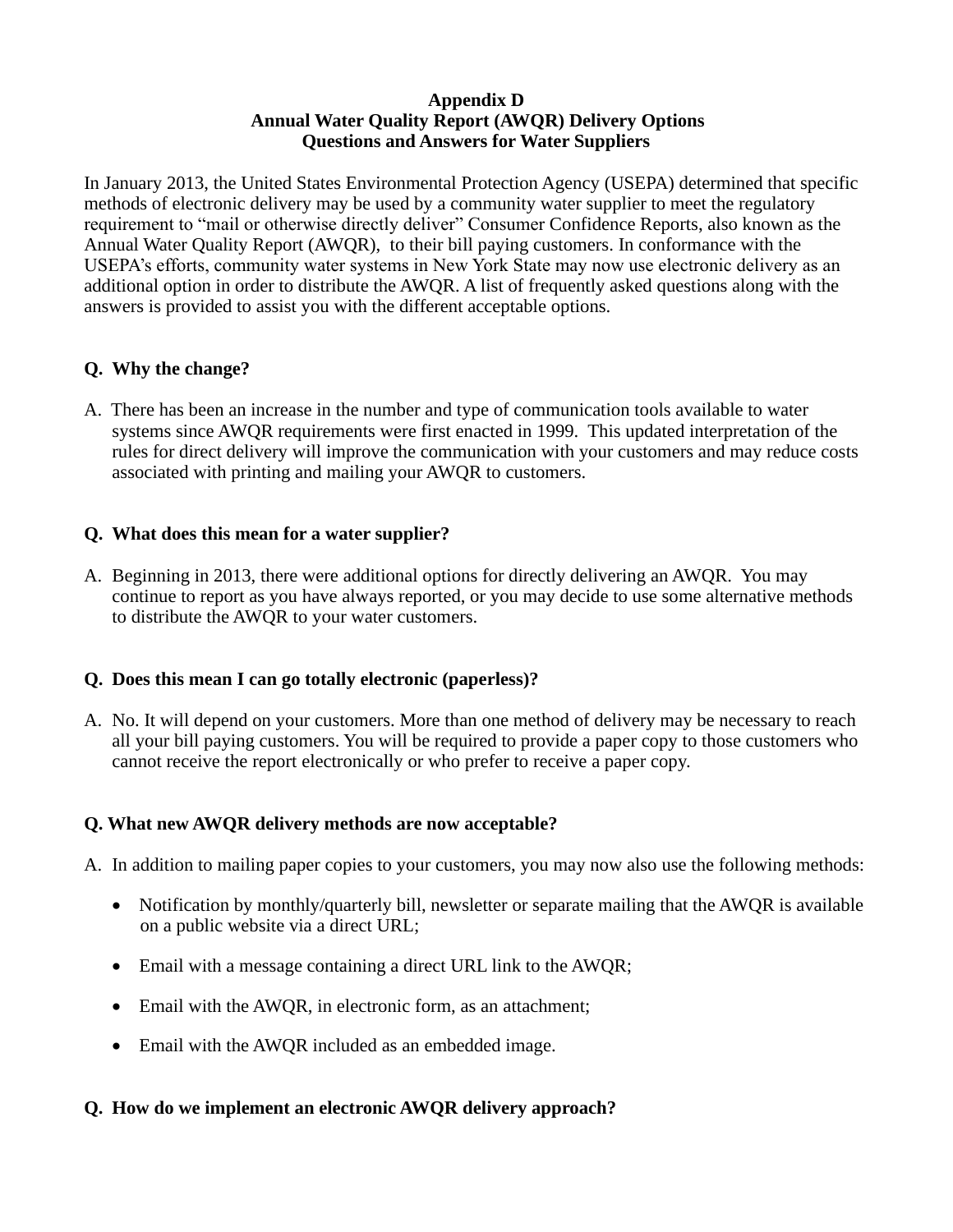A. There are two overall approaches you can take: (1) a paper AWQR delivery with an electronic AWQR delivery option; or (2) an electronic delivery with a paper AWQR delivery option.

# **Q. Are there any restrictions on the URL used to provide access to the AWQR?**

A. Yes. The URL must take the customer directly to the entire AWQR. The URL must be to a public webpage that is readily viewed by commonly available browsers, and that does not require subscription, payment or login accounts. The URL must be live when the notification of the AWQR's availability on the website goes out to your customers. It is recommended that the URL be short and easy to type. Any URL that requires the customer to search for or navigate through a website to retrieve the AWQR does not meet the "directly deliver" requirement. A Community Water System should have the AWQR maintained in a prominent location on their website throughout the year.

## **Q. What electronic methods are not allowed?**

A. Social media such as Twitter and Facebook, automated telephone notifications systems, and using an indirect URL that requires the customer to search for the AWQR on your water systems main website are not acceptable methods for direct delivery.

#### **Q. If the AWQR is posted on a website, how often do we need to make notification to our customers?**

A. At a minimum, notification must be made once annually. However, we recommend that notification be made on a more frequent basis (e.g. on customer billing statements, in newsletters, or in correspondence) to ensure the message is widely delivered.

## **Q. If we decide to mail notifications that the AWQR is available on our website via a direct URL, are there rules about how the notification is displayed?**

A. Yes. The message and direct URL must be prominently displayed in a typeface that is at least as large as the largest type on the statement or other mail notification. There must also be an option included (e.g. a checkbox on return portion of the utility bill) for customers to request a paper copy, and directions must be provided on how to request a paper copy via phone, mail, or email.

# **Q. What if we email a direct URL to the AWQR to customers?**

A. The email must include a direct URL link and should also include a short statement encouraging readership. The message must also provide information on how to request a paper copy of the AWQR. If an email is returned undelivered, the email must be sent to a corrected email address or the report delivered by another acceptable direct delivery method.

## **Q. Is it acceptable to email customers and include the AWQR as an attachment?**

A. Yes. The AWQR as an electronic file (e.g. portable document format PDF) can be attached to an email. The email should also include a short statement encouraging readership and it must provide information on how to request a paper copy of the AWQR. If an email is returned undelivered, the email must be sent to a corrected email address or the report delivered by another acceptable direct delivery method.

## **Q. Is it acceptable to email the AWQR embedded in the message?**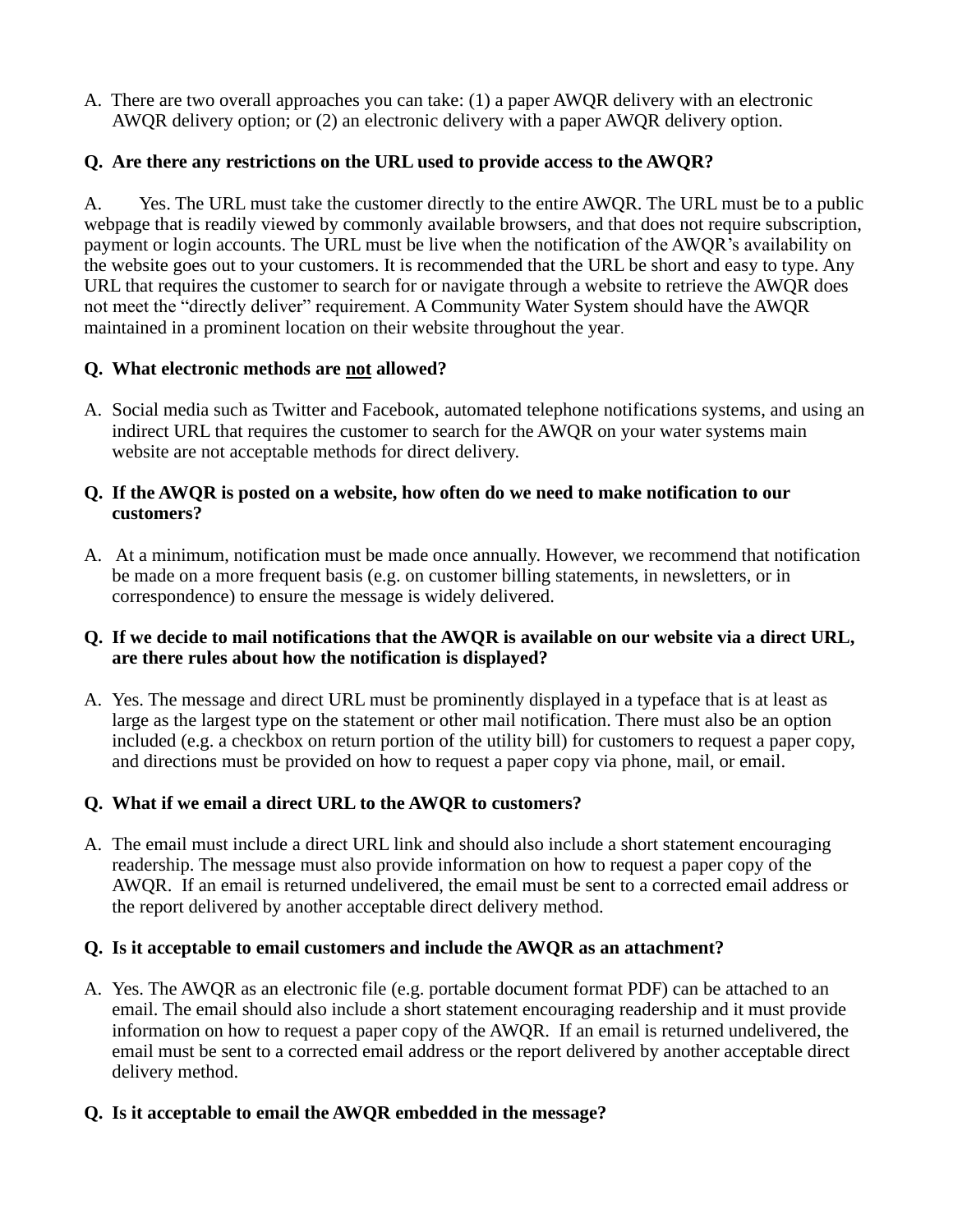A. Yes. You may email the AWQR text and tables as an image inserted into the body of an email. The email must also provide information on how to request a paper copy of the AWQR. If an email is returned undelivered, the email must be sent to a corrected email address or the report delivered by another acceptable direct delivery method.

#### **Q. What if I select more than one delivery method? How do I know I've reached my intended audience?**

A. It is your responsibility to ensure delivery of the AWQR to each bill paying customer. Employing a variety of delivery methods enhances the likelihood you reached all customers.

## **Q. What do I need to consider as I plan my AWQR delivery program?**

A. Here are some recommendations:

**Know your customer base:** Find out if there are customers who don't have internet service. Learn from your past experiences including e-bill or e-pay participation, other electronic communication efforts and current website usage.

**Know your electronic delivery method capabilities:** Research the various delivery methods and your system's technical capabilities. Are you able to send mass emails? Do you have the resources to handle emails returned as undeliverable? Do you have a public website? Will your computer network, internet server, etc. support electronic AWQR delivery?

**Know your costs:** Determine the costs and benefits. Would a gradual transition benefit your system? What resources will you need and which approach will be best? Are you ready to make a change?

**Give customers a heads up and an option:** Inform customers of the change in delivery approach before delivery of the AWQRs to the customers. Give them a chance to choose if they prefer to receive paper or electronic reports.

**Get the word out and catch customers' attention:** If you are mailing a direct URL, include an option on every water bill for a customer to choose to receive a paper AWQR. Include a short message to encourage readership of the AWQR.

**Keep a record:** Record customer delivery preferences for future AWQR deliveries.

**Remind auto-pay customers:** To ensure that electronic bill and auto-pay customers are aware of their AWQR, a separate email should be sent to them.

**Respond to requests and email:** Be prepared to respond to requests for mailed paper copies of the AWQRs. If an email is returned as undeliverable, resend the AWQR by an alternative means. Keep your email database up to date.

#### **Q. Do we still need to certify how the AWQR was distributed?**